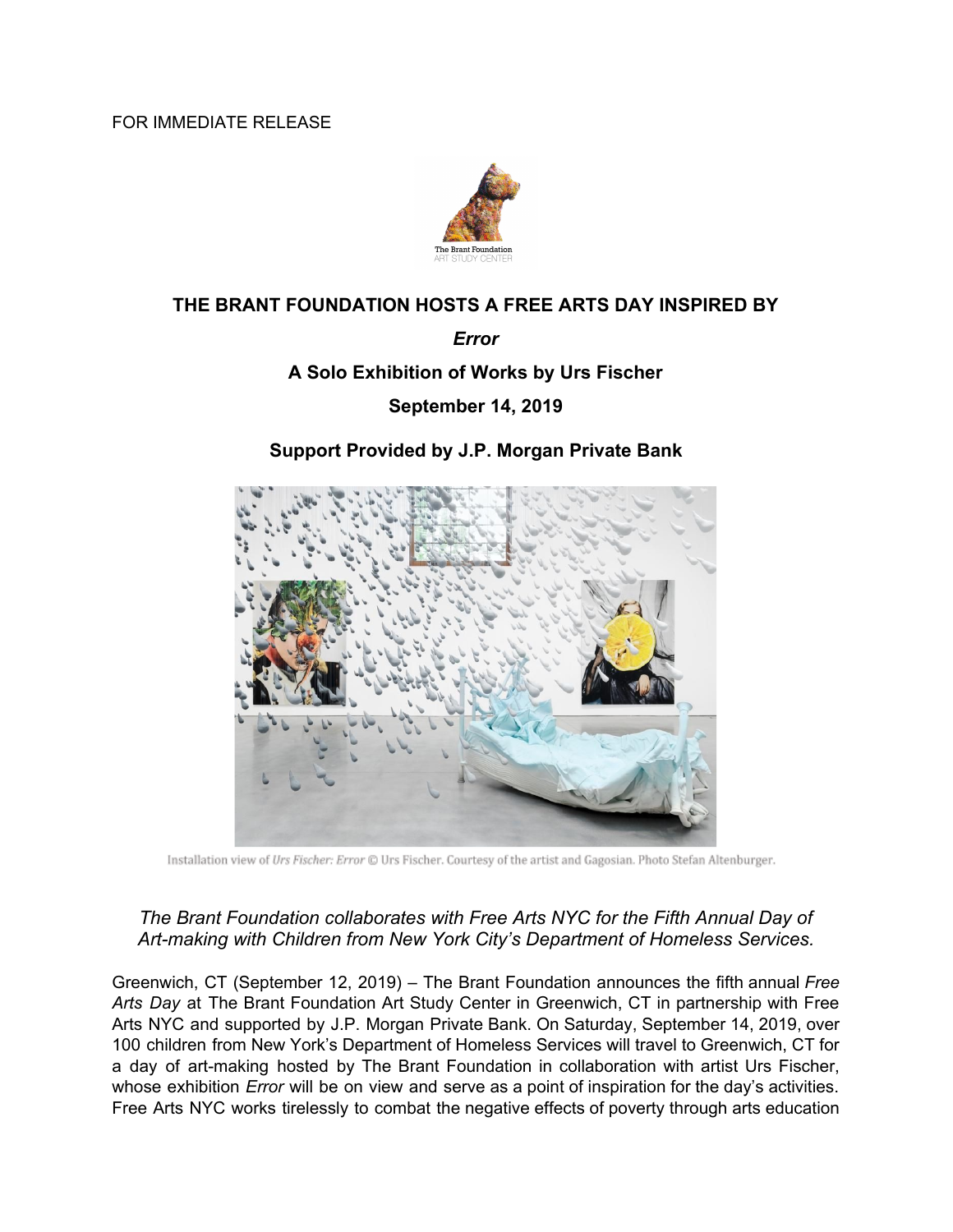and mentoring. As studies continuously attest, children involved in the arts are more likely to attend college, retain employment, and maintain meaningful personal relationships.

On September 14, 100 children between the ages of 6-13 will travel to Connecticut. Upon arrival at The Brant Foundation, Fischer and The Brant Foundation team will greet the children for a day of interactive art-making and educational initiatives. Each child will be paired with an adult mentor and take a guided tour of *Error* led by Fischer and participate in various creative activities inspired by the artist's works in the exhibition.

Planned activities include: creating magnetized urban playground landscapes inspired by *The Lock*, which features a floating cake by means of an electromagnet; crafting colorful weather mobiles to explore the hanging plaster raindrops seen in Fischer's installation *why do you hate me? i never helped you*; and assembling collage portraits with unexpected imagery in the style of the artist's Problem Paintings. Students will also be given a tote bag to decorate with melted crayon shavings, mod podge, and feathers inspired by Fischer's melting candle sculptures. Finally, the group will participate in a collaborative project by molding individual pieces of clay into a large-scale sculpture, leaving their artistic mark like in the artist's sculpture, *Big Clay*.

The Brant Foundation is honored to continue its ongoing partnership with Free Arts NYC - an organization that shares its same belief in the power of the arts to effect positive change. Previous editions of The Brant Foundation Free Arts Day included *Animal Farm* in 2017; Jonathan Horowitz in 2016; Rob Pruitt in 2015; and Dan Colen in 2014.

"J.P. Morgan is proud to support Free Arts Day at The Brant Foundation," said Brian Bisesi, Northeast Leader and Greenwich Market Manager, J.P. Morgan Private Bank. "Art has a way of sparking ideas and connecting people in a meaningful way. At the Private Bank we recognize that support of the arts and events such as these benefit our employees, our clients and our communities at large."

#### **About Free Arts NYC**

Free Arts NYC strives to level the playing field by providing high-quality arts and mentorship programs to youth who do not have access to them. It is one of the only youth organizations in NYC that combines 1:1 mentoring and intensive art programming. Free Arts NYC partners with public schools, community centers, and housing facilities throughout the city. Their goal is to empower youth and build their self-esteem, confidence, communication, and problem-solving skills through art and mentoring programs. Through employee engagement events and intensive mentorship programs, our youth learn the skills necessary to succeed in academic, professional, and daily-life situations.

#### **About the Brant Foundation Art Study Center**

The Brant Foundation Art Study Center has a mission to promote education and appreciation of contemporary art and design, by making works available to institutions and individuals for scholarly study and examination. The Brant Foundation Art Study Center presents long-term exhibitions curated primarily from the collection. The collection is remarkable in that scores of artists are represented in depth, including works from the earliest period of their practice through their most recent works. Currently, The Brant Foundation, Inc., established in 1996, lends works to more than a dozen exhibitions per year. The Brant Foundation Art Study Center has two